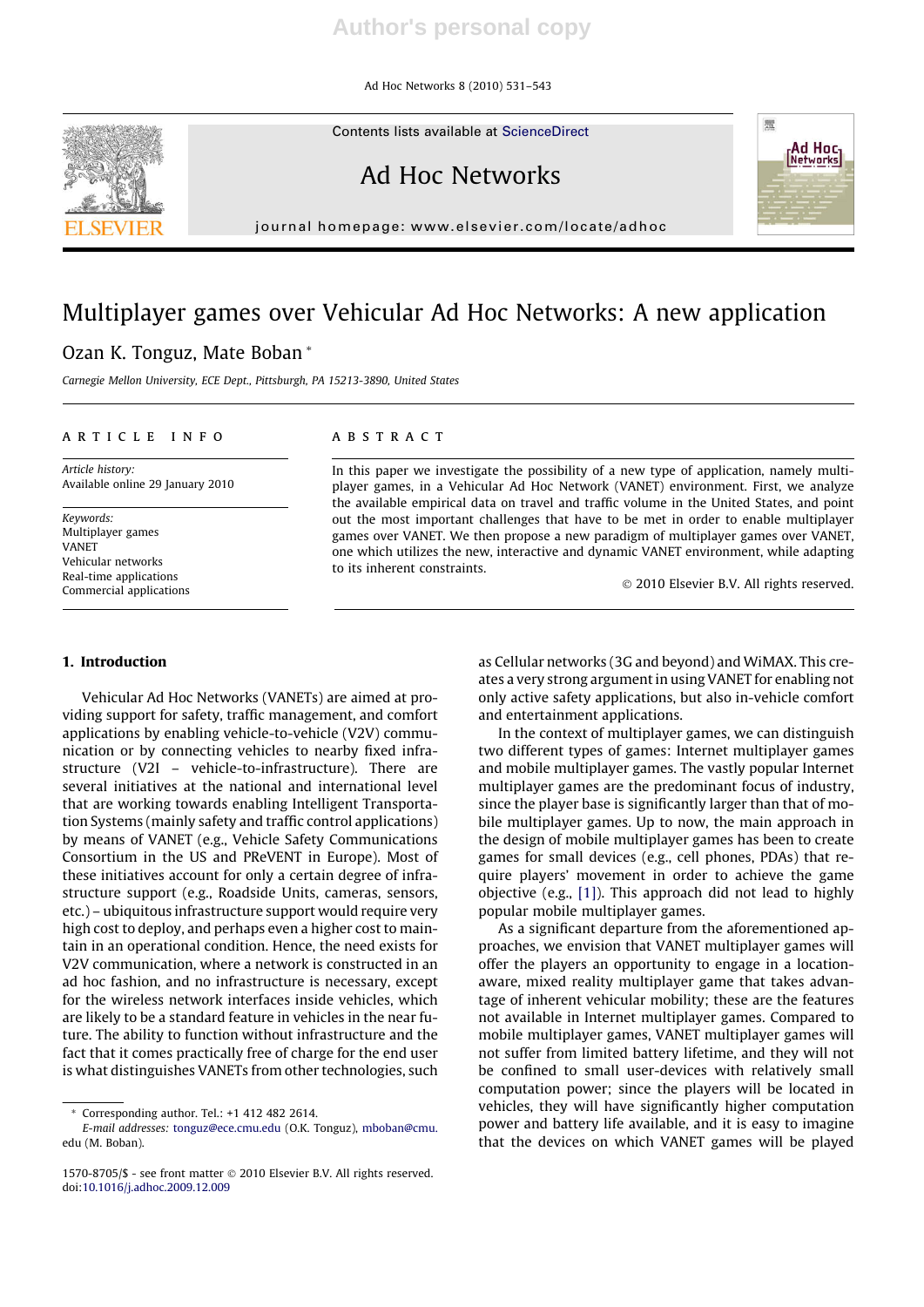could be much more elaborate than those currently used for mobile multiplayer games.

In the remainder of this paper, we analyze the challenges and opportunities for games over VANETs. More specifically, in Section 2 we first give a brief overview of Dedicated Short Range Communications (DSRC), the technology that is becoming the de facto standard for physical (PHY) and medium access control (MAC) layers of the proposed VANET communication stack. In Section 3, we provide incentive for enabling games over VANETs, and justify our motivation. In Section 4, we carefully analyze empirical data available for the US to characterize the most important constraints for games over VANET and we present simulation results based on the obtained data. Section 5 points out the new requirements that VANET environment necessitates in the game architecture and in the design of underlying protocols. Section 6 describes several novel characteristics games could posses in order to take advantage of the unique characteristics of such networks. Section 7 presents business entities potentially interested in VANET games business. Section 8 concludes the paper.

## 2. Overview of DSRC

The emerging technology for VANETs is DSRC, for which in 1999, FCC has allocated 75 MHz of spectrum between 5850 and 5925 MHz. The spectrum is intended for DSRC systems operating in the Intelligent Transportation System (ITS) radio service for V2V and V2I communications. The main goal is to enable public safety and traffic management applications. Commercial services are also envisioned (e.g., tolling, comfort, infotainment, among other), creating incentive for faster adoption of the technology. DSRC is based on IEEE 802.11 technology and is proceeding towards standardization under the standard IEEE 802.11p, whereas the entire communication stack is being standardized by the IEEE 1609 working group under the name Wireless Access in Vehicular Environments (WAVE). Fig. 1a shows the WAVE protocol stack [2]. WAVE Short Message Protocol (WSMP) is being developed for fast and efficient message exchange in VANETs. It will be used for safety, as well as for non-safety applications. Applications running over WSMP are able to directly control physical layer characteristics (e.g., channel number and transmitter power) on a per message basis. Applications that run over the standard TCP/IP protocol stack are also supported. Their operation is restricted to Service Channels (Fig. 1b), and the underlying physical layer characteristics are predefined, based on the application type. Safety and non-safety applications will be divided into a maximum of 8 levels of priority, with the safety applications having the highest level of priority. Furthermore, WAVE devices must monitor the Control Channel (CCH) for safety application advertisements during specific intervals known as control channel intervals. These intervals and management processes are specified to provide a mechanism that allows WAVE devices to operate on multiple channels while ensuring all WAVE devices are capable of receiving high-priority safety messages with high probability [3].



Fig. 1. WAVE protocol stack and DSRC channel allocation.

On the Logical Link Control (LLC) WAVE Networking Service is going to support the connectionless unacknowledged (Type 1) operation of the LLC as specified in IEEE standard 802.2. On the management plane, MAC Layer Management Entity (MLME) and Physical Layer Management Entity (PLME) are in charge of MAC and PHY layers, respectively. Management Information Base (MIB) stores data for local channel assignments and other parameters. DSRC channel assignments are shown in Fig. 1b.

The US Department of Transportation (DOT), along with the car manufacturers and academia, is investing substantial time and effort into developing the technology and applications that will run over the WAVE protocol stack, in order to increase active safety, reduce fuel consumption, and create more pleasant travel experience.

## 3. Motivation

#### 3.1. On travel

According to Department of Transportation, Bureau of Transportation Statistics [4], 87% of all trips in the US are personal vehicle trips. In a personal vehicle, Americans travel 4.5 trillion personal miles per year; even if we average this number with an optimistically high average speed of 60 miles per hour (although the overall average speed in the US is not available, [5] showed that US nation level average commute speed is 32 miles per hour, indicating that 60 miles per hour is probably higher than the overall average speed), we get 75 billion person-hours spent in vehicle, which amounts to more than 250 h/year in vehicle for every person in the US.

Furthermore, it is important to note that 82% of all trips are not related to commute (see Fig. 2a), and on these trips,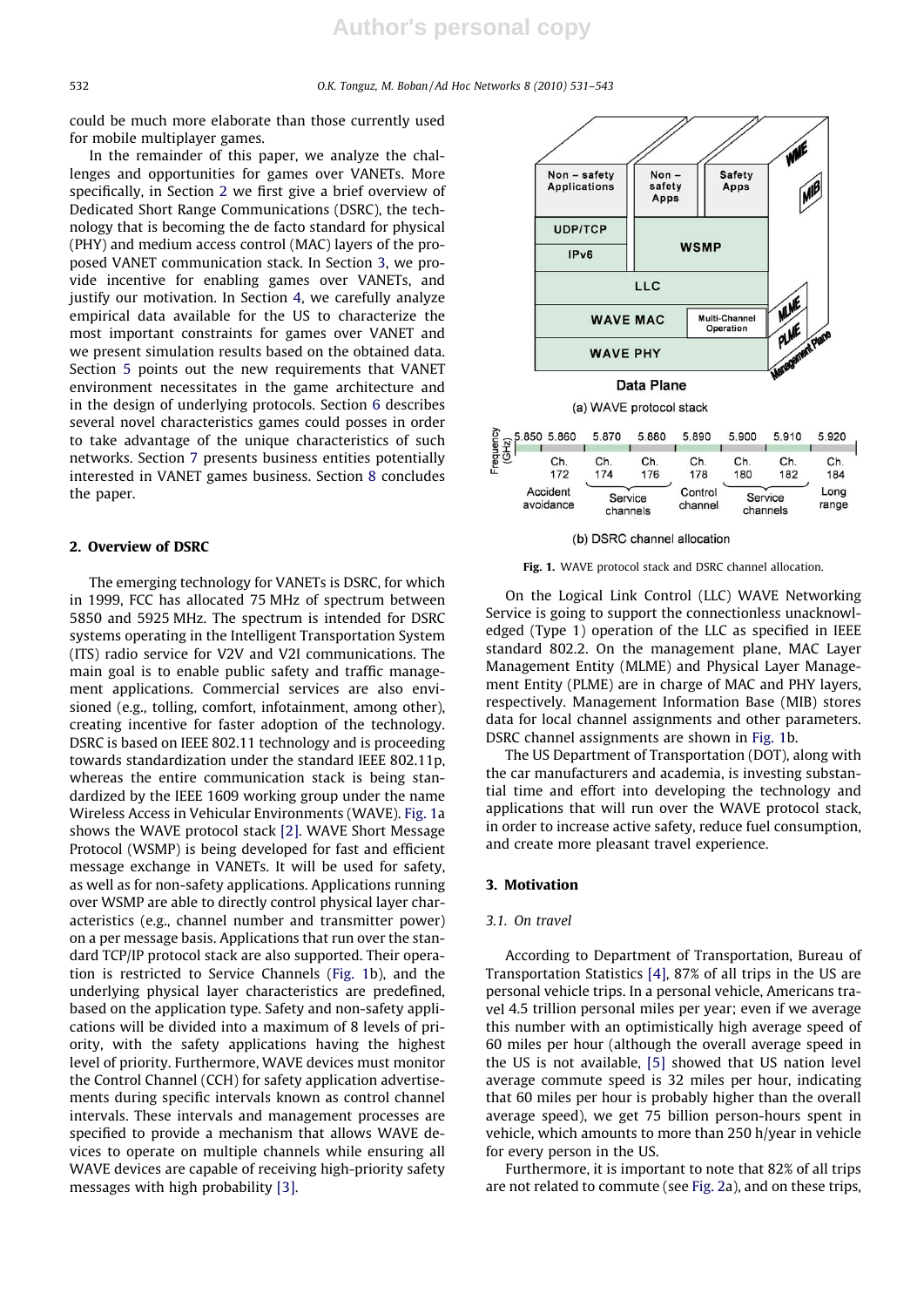O.K. Tonguz, M. Boban / Ad Hoc Networks 8 (2010) 531–543 533



Fig. 2. Distribution of trips by purpose and average vehicle occupancy by trip purpose.

the average number of occupants (persons in vehicle) is roughly 1.9 (see Fig. 2b) [4]. This information is interesting because it indicates that in trips not related to commute there is, on average, another person in each vehicle besides the driver. We assume that trips not related to commute will account for the biggest portion of target audience for games in vehicle. We base this assumption on two facts that can be observed from the data in Fig. 2: (1) the average vehicle occupancy in commute-related trips (1.15 persons per vehicle) is significantly lower compared to the ones not related to commute (1.9 persons per vehicle); (2) the demographics and the purpose of trips not related to commute are obviously more "comfort-oriented".

## 3.2. On games market

According to [6], in 2007 in the US only, computer and video game software sales amounted to \$ 9.5 billion, with 65% of American households playing computer or video games. The same study showed that 49% of game players played games online one or more hours per week. Furthermore, in October 2008 Reuters reported an 18% increase in videogames hardware and software sale compared to October 2007 [7].

## 3.3. Existing in-vehicle entertainment

Traditional entertainment systems in the vehicle comprise of an AM/FM radio receiver with optional CD/DVD player, hard drive, and recently ports enabling the interconnection with popular portable media players. In the past few years, new in-car communications and entertainment systems emerged, enabling interconnection of various multimedia components in vehicles (e.g., AM/FM radios, TVs, CD/DVD players, navigation systems, cell phones and media players). Notable examples include Media Oriented Systems Transport – MOST (http://www. mostcooperation.com) and FlexRay (http://www.flexray.com), both of which account for the increased interplay between different multimedia devices and the additional network capacity incurred. However, majority of currently available entertainment applications pertain to multimedia reproduction, wherein the passengers are passive consumers, rather than active participants, which is the case with games. Furthermore, it has to be noted that the games market was already a large industry even before the emergence of Internet and multiplayer gaming, whereas currently the in-vehicle game market is practically nonexistent. However, due to the fact that the entertainment opportunities in a vehicle are quite limited compared to virtually countless entertainment activities at home (where online multiplayer games are played) and due to the aforementioned lack of engaging in-vehicle applications, there seems to exist an opportunity for VANET games to compete with the current in-vehicle entertainment applications.

Numbers on time spent in vehicle, vehicle occupancy, and games market provide a very lucrative and significant incentive for investigating the possibility of games in the VANET environment.<sup>1</sup>

## 4. The challenge and opportunity

Enabling games over VANET will require innovative approaches to designing the game and the underlying architecture, in order to cope with the following specific VANET characteristics, that also provide new opportunities:

- 1. Very high, but predictable mobility that creates dynamic, rapidly changing topology with varying QoS, which in turn implies the need for fast and efficient protocols; on the other hand, it also provides for a potentially dynamic gameplay with a lot of interactivity between players.
- 2. Constrained movement due to static roadway geometry that can be utilized for location-aware gameplay.
- 3. Large-scale but often partitioned network, which implies potentially large number of players, but with intermittent connectivity.
- 4. Two distinct environments: highway and urban.
- 5. Feedback information from on-board sensors (e.g., GPS).
- 6. No significant constraints related to the capacities of the user devices (in terms of space, computation, and power), as opposed to other wireless networks (e.g., sensor and cellular).

 $1$  The reason we analyze the case for games in the US is that the data on vehicular traffic, travel, and games market is most systematically maintained and readily available for the US market. In addition to US, it would be interesting to investigate the potential for VANET games in Europe, Japan, etc.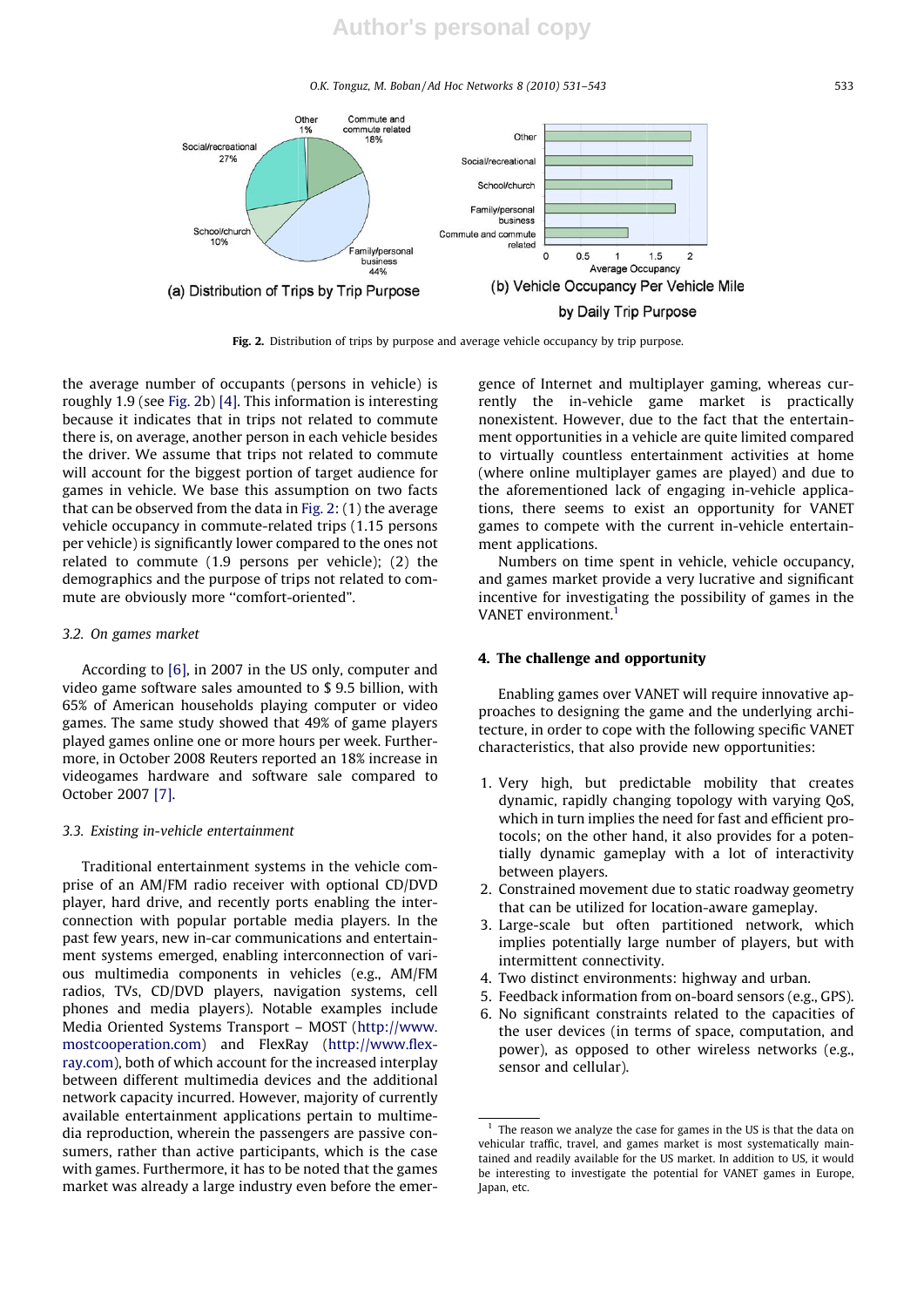Table 1 Interstate traffic volume distribution.

| Traffic volume (veh/h) | Percentage |
|------------------------|------------|
| >2000                  | 59.55      |
| >1000                  | 77.94      |
| >500                   | 90.11      |
| $\leq 500$             | 9.89       |
|                        |            |

These unique characteristics of VANETs point implicitly to the most important challenge that has to be faced in order to enable games over VANETs: the end-to-end connectivity and the connection duration.

## 4.1. Real-world connectivity

Although researchers often assume end-to-end connectivity in VANET, Cheng and Robertazzi showed in [8] that the probability of end-to-end connectivity in infrastructureless wireless networks, such as VANETs, decreases with distance, as a function of node density and transmission range of nodes. More specific results on the connectivity of VANETs in highway scenarios were reported recently (based on both empirical data and a detailed analysis) by Wisitpongphan et al. [9].

In order to determine the probability of a fully connected network in the real world, we analyzed the traffic data collected from five longest east–west and four out of five longest north–south interstates  $[10,11]$ ,<sup>2</sup> in order to shed light on the traffic volume, which directly affects connectivity. The results obtained are as follows: the average traffic volume on the analyzed interstates was 3964 veh/h and on approximately 78% of the sections, the traffic volume exceeded 1000 veh/h. Table 1 shows traffic volume distribution in more detail. Traffic volume is highly dependent on the time of day and on the day of the week. Intuitively, one would expect higher volume during a specific time of the day (e.g., morning and afternoon rush hour). Based on the nation level trip distribution by the time of the day [5], Fig. 3 shows the equivalent traffic volume distribution on a weekday and on weekend for two values of average traffic volume (namely, 1000 veh/h and 2000 veh/h). Traffic distribution by the time of day confirms intuition: traffic volume during the day is significantly higher, with peaks during rush hour on weekdays. From the connectivity aspect, it is clear that, even on roads with relatively low traffic volumes (fewer than 1000 veh/h), one could expect significantly better connectivity during daytime, because the traffic volume doubles compared to the baseline traffic volume. This information is interesting for enabling games in VANET, since it is reasonable to expect that majority of passengers will want to play games during daytime (this is especially the case with younger passengers).

### 4.2. Connection duration, end-to-end delay, jitter

Multiplayer games are real-time applications that require a certain level of QoS in order to be playable. The most important QoS metrics for games are [12]: end-to-end delay, jitter, and packet loss. The required data rates for most games are quite modest when compared to the DSRC data rates (from 6 Mb/s to 54 Mb/s), with majority of games generating under 100 Kb/s per player [13,14].

However, due to the fact that VANET is an infrastructureless network whose capacity limitations are governed by the rules described in [15], to determine the potential network load of the games in VANET environment, we provide the following calculation. To set up a worst-case scenario with regards to network load, let us assume that a game generates 100 Kb/s per player over the lowest DSRC data rate (6 Mb/s) with 25 players in a game session.<sup>3</sup> Based on the fundamental wireless network capacity formula provided in [15], the throughput  $\lambda(n)$  obtainable by each node n capable of transmitting W bits per second is  $\lambda(n) = \Theta\left(W/\sqrt{n * log(n)}\right)$ . Using the above values (n = 25,  $W = 6$  Mb/s), the formula gives the achievable per-node throughput of 1 Mb/s, which is an order of magnitude more than required by the game.

Different games tolerate different levels of end-to-end delay, ranging from 100 ms for fast-paced sports and action games, up to a few seconds for role playing and turn-based strategy games. The same is true for jitter and packet loss. To cope with these constraints, game designers can compensate by prediction of the game state, scheduling of the game data and reducing the velocity of the game objects. This results in robust games that are able to tolerate higher delay, jitter, and packet loss. Nevertheless, shifting the games from a well structured network such as the Internet to VANETs, an infrastructureless environment with unreliable transmission medium, will undoubtedly pose a great challenge in meeting the QoS requirements. Additionally, in order to have a meaningful interaction between the players in a game, the connection between them should last a certain amount of time. To that end, authors in [16,17] reported the feasibility studies of existing Internet multiplayer games in VANETs. Both of the studies used AODV (Ad hoc On-Demand Distance Vector) for routing in VANET. It was shown in [18,19] and several other studies that AODV performs suboptimally in the dynamic VANET environment. As opposed to AODV, in this paper we use a routing solution developed in [20] that does not incur additional loss or overhead, thus enabling the analysis of achievable game performance over infrastructureless, DSRC-enabled VANETs.

 $2$  We analyzed the AADT (Annual Average Daily Traffic – the total volume of vehicle traffic in both directions of a highway for a year divided by 365 days). The data was collected from interstates I-10, I-40, I-70, I-80, I-90 (east–west interstates), and I-5, I-15, I-75, I-95 (north–south); the data for all sections was available for I-5, I-15, I-80, I-90, and I-95, whereas for interstates I-10, I-40, I-70, and I-75, the data was partially available. The data for I-35, the second longest north–south interstate, was not available.

<sup>&</sup>lt;sup>3</sup> The number of concurrent players in a game session for a vast majority of multiplayer games is under 25 players, with the most frequent number of players being between 2 and 10; even if the game is a massive multiplayer game, rarely does the number of actively interacting players within a game session surpass 25.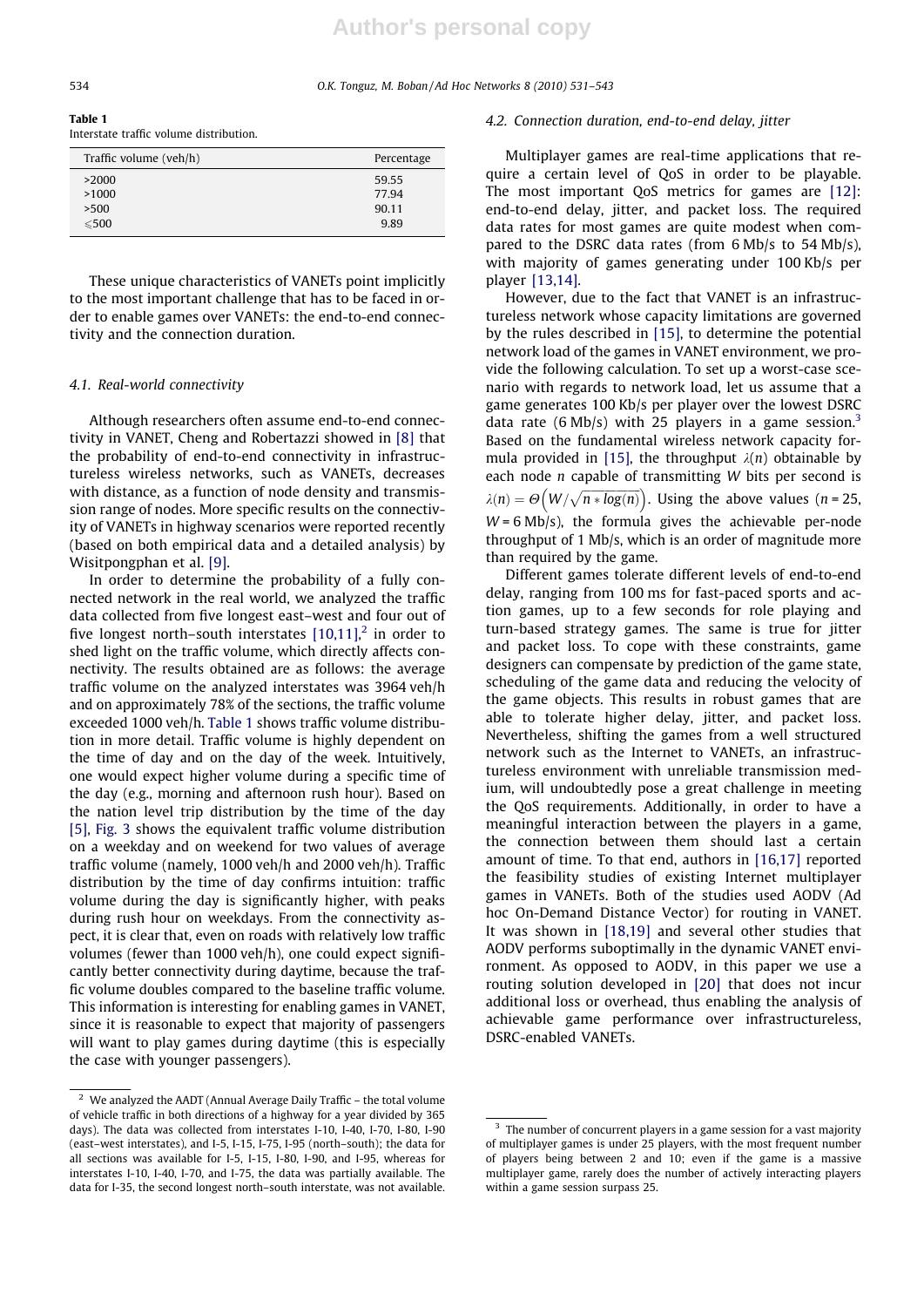O.K. Tonguz, M. Boban / Ad Hoc Networks 8 (2010) 531–543 535



Fig. 3. Distribution of traffic by time of day.

| Table 2 |                        |
|---------|------------------------|
|         | Simulation parameters. |

| Parameter                    | Value                              |
|------------------------------|------------------------------------|
| Number of senders            | 2 (sending messages to each other) |
| Number of messages           | 20/s                               |
| Message size                 | Normally distributed               |
|                              | Mean = $100B$ ; std. dev. = $15B$  |
| TTL (max. # of hops allowed) | 20                                 |
| Vehicle densities            | 5, 10, 20 veh/km                   |
| Speeds of vehicles           | Normally distributed               |
|                              | Mean = $100 \text{ km/h}$          |
|                              | Std. dev. $= 20\%$ of mean         |
| Simulation duration          | 600 s                              |
| Signal propagation model     | Two-ray                            |
| Effective transmission range | 550 m                              |
| <b>Transmission rate</b>     | $6$ Mb/s                           |

## 4.3. Simulation environment

Based on the traffic data presented in the previous subsections, and using the framework developed in [20], we performed simulations in order to characterize the connection duration, end-to-end delay, and jitter for games in highway environment. We conducted simulations using the Jist/SWANS simulator with the STRAW mobility model. JiST (Java in Simulation Time) is a discrete event simulation environment, and SWANS (Scalable Wireless Ad Hoc Network Simulator) is a publicly available Java-based scalable wireless network simulator [21]. STRAW (STreet RAndom Waypoint) [22] is a vehicular mobility model, built on top of the JiST/SWANS platform, that constrains the node movement to real US streets based on the US Census Bureau's TIGER data [23]. STRAW implements the car-following model [24] with lane changing, intersection control, and supports flows of vehicles (groups of vehicles with the same starting and destination point).

We implemented the DSRC PHY and MAC layers based on the ASTM standard [25], and we used connectionless unacknowledged (Type 1) operation of the LLC as specified in the IEEE standard 802.2. Atop the DSRC, we implement the routing scheme described in [20], which does not incur additional loss and delay due to routing and in turn enables us to analyze the performance that any game can achieve over DSRC-enabled VANETs. Detailed

simulation parameters are presented in Table 2. The transmission range of 550 m was based on the recent field testing of DSRC equipment reported in [26], while [27] indicated that the signal propagation on highways can be adequately modeled with a two-ray path loss model. All of the nodes in the simulations were equipped with DSRC radios, and DSRC parameters were set up based on [25,26].

Vehicle densities were selected based on the traffic data presented earlier in this section, whereas the mapping between vehicle flow and vehicle density was determined assuming free flow phase of the traffic, which yields a linear relationship between vehicle flow and density given by  $F = D * v$ , where F is vehicle flow (in vehicles per hour), D is vehicle density (in vehicles per kilometer) and  $v$  is the average speed (in kilometers per hour) [28]. Therefore, vehicle densities of 5, 10, and 20 veh/km are equivalent to flows of 500, 1000, and 2000 veh/h, respectively, given that the average speed is 100 km/h. We ran the simulations on a segment of I-80 in Elko County, NV, presented in Fig. 4a, with equivalent simulation visualization in Fig. 4b (vehicle icons are not drawn to scale). The roadway portion we used was approximately 43.5 km long, with 2 lanes per direction.

Since we were interested in modeling the message exchange scenario for a game, we opted to base the message size and frequency on the network traffic pattern measurements of a First Person Shooter game Counter-Strike conducted in [12]. The simulation time for all scenarios was 600 s, with an additional warm-up time of 200 s during which no packets were sent, in order to have a more realistic initial vehicle distribution.

In this paper, we focus on the case for VANET games in the highway environment because the statistical data on traffic volume and travel is systematically maintained and available, whereas such data for urban environments is not available.

## 4.4. Simulation results

Fig. 5 shows connection duration for different vehicle densities when observed nodes move in the opposite and same direction. Clearly, higher vehicle densities significantly increase the connection duration for the opposite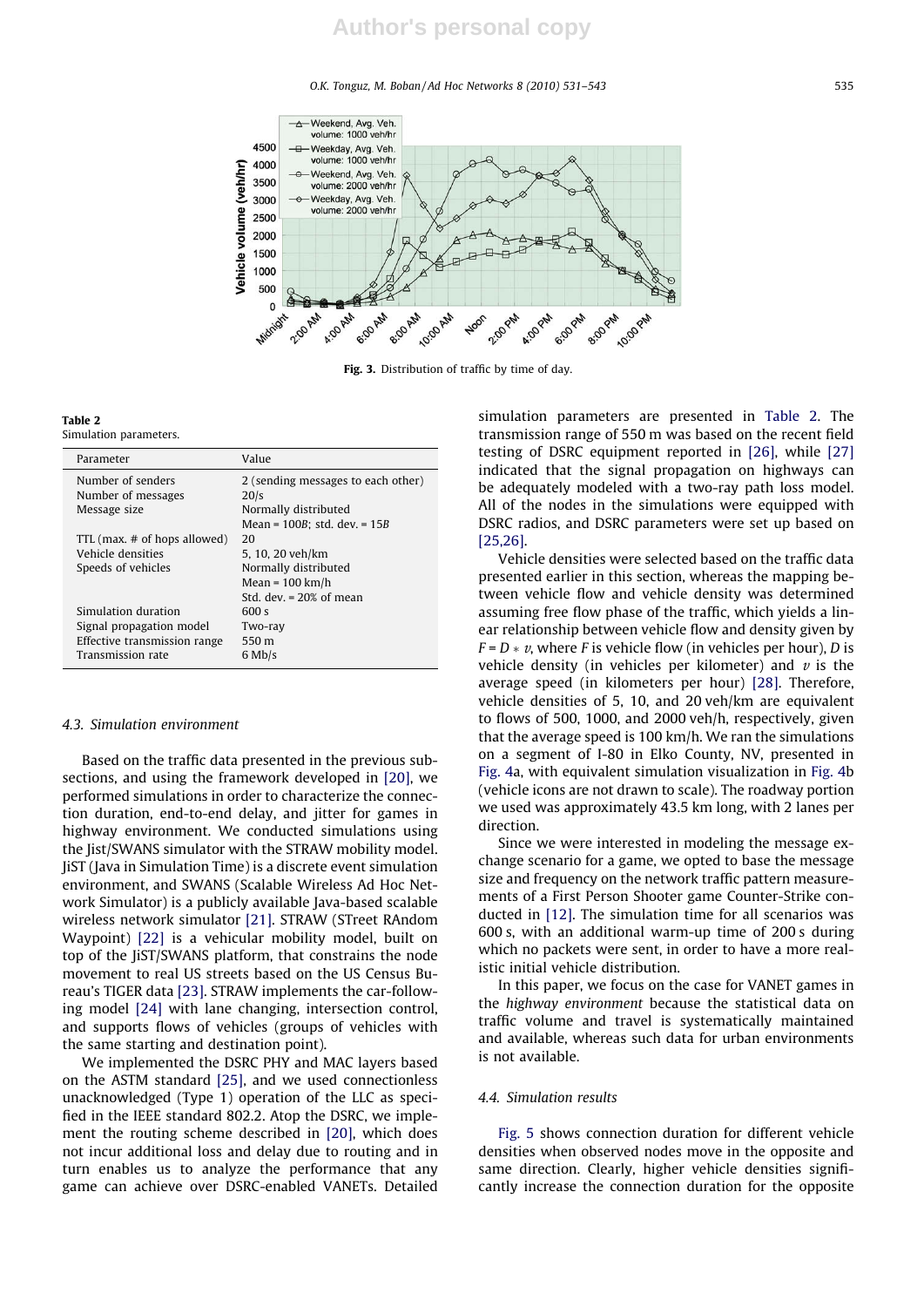## **Author's personal copy**



Fig. 4. TIGER map screenshot of the I-80 interstate in Elko County, Nevada, over which the simulation has been conducted, along with the accompanying simulation visualization.

direction scenario, with median duration increased by four times for 20 veh/km compared to 5 veh/km (Fig. 5a). Vehicle density does not have such a significant impact when nodes move in the same direction. In the same direction scenario, median values of connection duration for the three densities are between 170 and 200 s, implying that a meaningful communication between players can be achieved.

The large difference in the connection duration between the same and opposite direction highway scenarios suggests the following:

- It will be useful for the underlying game protocols to distinguish between opposite and same direction traffic and, given enough information is available, to predict potential connection duration.
- Games will have to be able to interpret and make use of same direction, longer player interaction and opposite direction, shorter player interaction, based on the predicted connection duration.
- Multihop communication is necessary in order to provide longer connection duration.

Furthermore, as shown in Fig. 6, the underlying DSRC protocols have the potential to provide satisfactory levels of QoS for the majority of games, since even the games that have the most stringent delay and jitter requirements can cope with delay of 40 ms and jitter which is largely confined to 10 ms [29].





## 5. VANET gaming vs. Internet gaming

In the previous section we analyzed empirical data in order to better understand the implicit, real world restrictions that apply to games in VANETs. Based on those results, in this section we focus on the requirements that VANET environment implies on game design and on the underlying protocols.

## 5.1. Client–Server model is not a solution for infrastructureless VANETs

Multiplayer games in Internet are predominantly based on the Client–Server (C/S) model, because of its inherent characteristics:

• Simplicity of design and implementation. From a network programming perspective, C/S model is very well studied and optimized. N unicast connections are used to connect N clients to a single server or, if necessary, multiple servers connected in a cluster either by LANs, or by forming computing grids.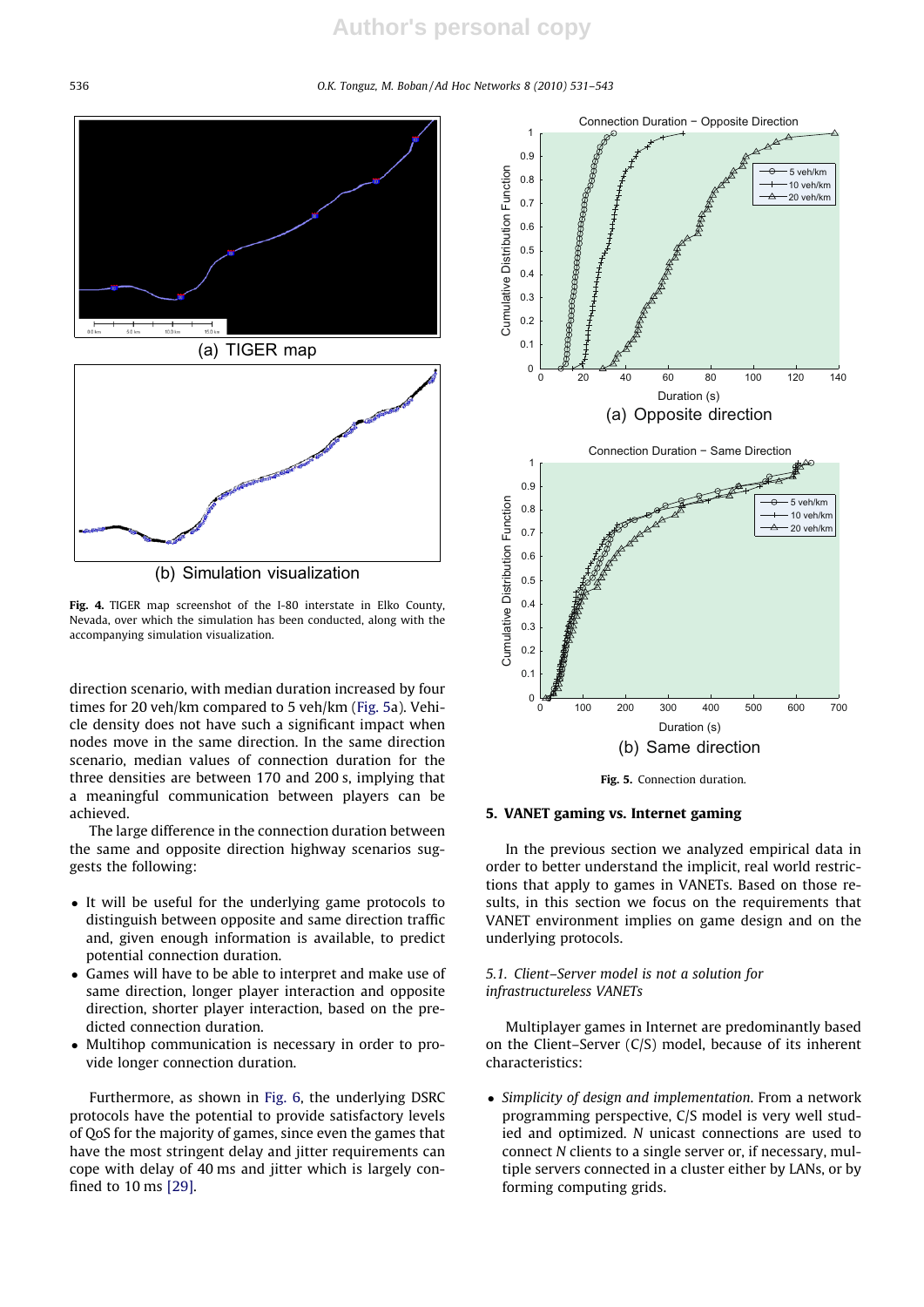O.K. Tonguz, M. Boban / Ad Hoc Networks 8 (2010) 531–543 537



Fig. 6. Delay and jitter.

- Hosting the game world. Hosting the game on a centralized server allows the players to share the same virtual game world.
- Business aspect. The server is responsible for account management and player authentication in C/S model. Also, it is much easier to control cheating and unauthorized access to the game if there is a single point to control.

Using C/S model for VANET gaming is not viable because of the following:

- Single point of failure. One of the nodes (vehicles) should act as an ad hoc server for the session. If this node becomes disconnected, the entire game session is lost for all the other players. This calls for a distributed game model that is resilent to dropout of any single node.
- The data traffic in C/S is unevenly distributed. As noted in [12], the server traffic is significantly higher than the client traffic, because all clients communicate directly with

it. In VANETs, this could easily create a bottleneck at the node that was selected to act as an ad hoc server, thus affecting the throughput.

These facts inevitably call for a distributed, peer-to-peer (P2P) model, in which all nodes (vehicles) simulate the game state of interest. Benefits of the distributed model are:

- No single point of failure. If every node is simulating the game session in which it is involved, single point of failure does not exist, since the outage of any single node does not cause the overall game session to terminate. The rest of the nodes will simply acknowledge that the player has left the game session, and continue playing.
- Support for fast changing game sessions and dynamic physical environment. Using a distributed model, players can continue interacting with other players in the game even when they get partitioned from some of the players. Because there is no single point of failure, one could envision a situation where a game session with four or more players gets partitioned in two and players in newly created partitions simply continue to play under two different game sessions.

The findings regarding unsuitability of C/S model for VANET games are in line with the study presented in [16]. In the Internet, the main problems of P2P gaming are scalability and security [30]. In VANET, even though the total number of players could be very large, the players will be divided geographically into smaller partitions. This implies that each player only has to replicate the game state of a specific partition, which is likely to comprise a small number of players. Therefore, the practical limitations on the number of players that are incurred by VANET environment alleviate the issue of scalability. Security issues in P2P games in VANETs are not different from the well studied security problems that P2P games face in the Internet: this is why we will not discuss it further in this paper.

Because of these facts, we claim that the decentralized approach of P2P model, capable of sustaining a highly dynamic network, is necessary in order to support games over VANETs, by creating an overlay network on top of VA-NETs physical network. Therefore, multiplayer games in VANET will have a very different underlying architecture when compared to online multiplayer games.

## 5.2. Provisioning for games in VANETs

With respect to empirical and simulation results obtained in previous sections, in this subsection we point out the most important characteristics the underlying VA-NET protocols need to have in order to support games. Since DSRC is the standardized VANET technology on physical and link layers, here we only discuss the desirable characteristics of higher layer protocols.

#### 5.2.1. Network layer

Simulation results in previous section confirm that, in order to support longer connection duration, a multihop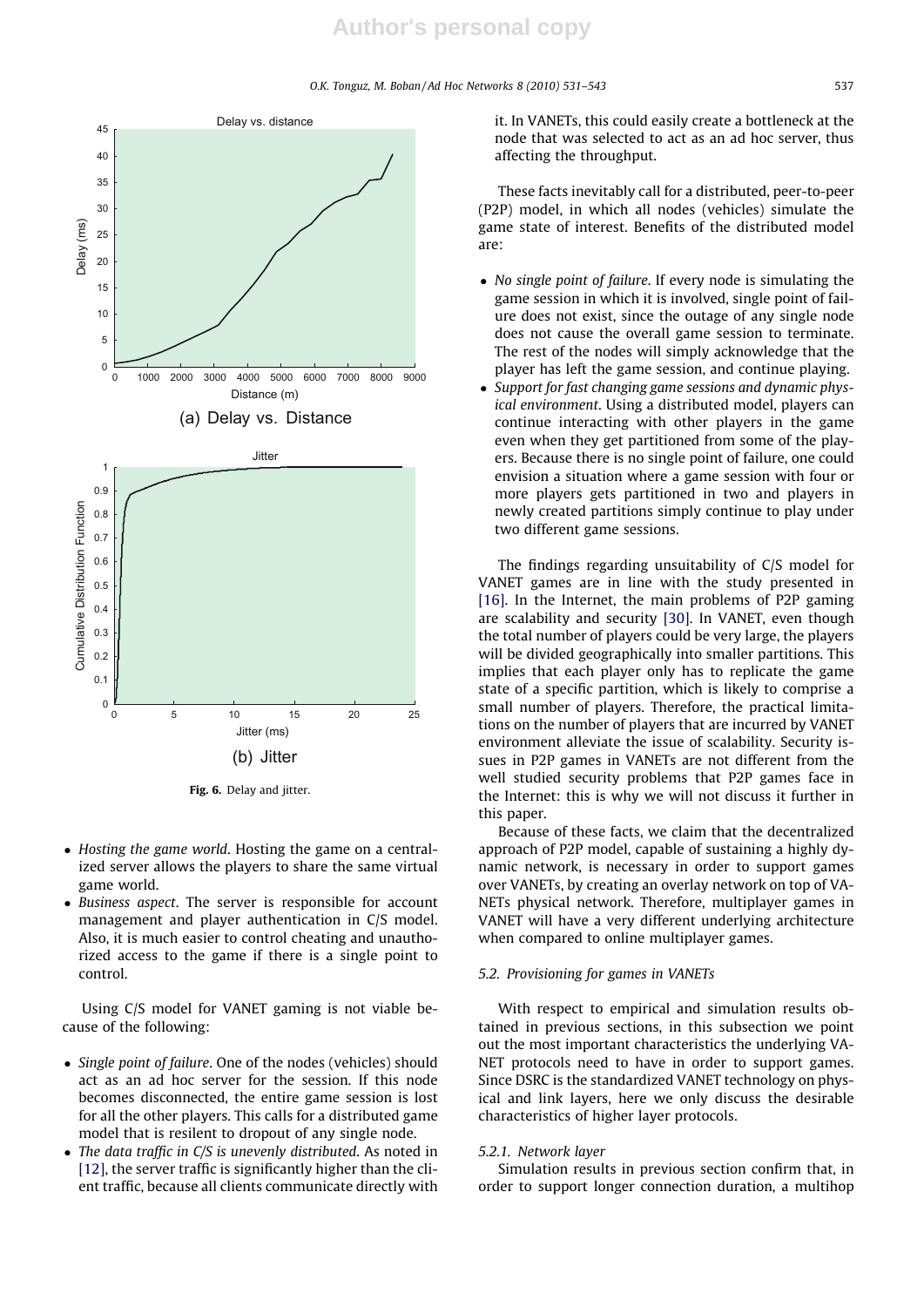routing protocol is preferred. Furthermore, games would benefit greatly from a QoS-aware, position-based routing protocol that forms routes based on predicted connection duration and link characteristics. For instance, the GPS information and the received signal strength could be used to provision for better link stability, lower delay, and longer connection duration.

The use of WSMP (WAVE Short Message Protocol) for games, instead of IP, could be an interesting option, especially because single WAVE Short Message (WSM) can be delivered to multiple destinations, and WSMP leaves it to the application to differentiate between messages [2]. Also, the purpose of the WSMP is to provide rapid and reliable datagram delivery with minimum overhead (the WSMP header is only 11 Bytes long).

## 5.2.2. Transport layer

Depending on the type of transmission needed, games in the Internet use TCP and/or UDP; when reliable transmission is necessary (e.g., instant messages within the game), TCP is preferred. When fast transmission of data is necessary (e.g., player coordinates in a fast-paced game), UDP is most often used. However, numerous studies have shown that connection oriented transport protocols, such as TCP, perform poorly in wireless ad hoc networks, especially when the nodes are mobile [31]. High mobility in VANETs induces varying QoS, thus creating a significantly different environment that requires transport protocols to be aware of the underlying network conditions. Besides physical characteristics of the network, VANET transport protocols have to account for the fact that WAVE Networking Service shall support the connectionless unacknowledged (Type 1) operation of the LLC. Therefore, segment acknowledgments would be one of the useful features for VANET transport protocols. Also, successive segments in VANETs can arrive over different intermediate nodes, thus making it possible for segments to arrive out of order; segment reordering via the use of sequence numbers could be used to alleviate this problem.

## 5.2.3. Application layer

Besides the mechanisms used by games in the Internet to compensate for high delay, jitter, and packet loss, games in VANETs will have to acknowledge specific properties of VANET environment.

5.2.3.1. Connection duration awareness. Given that the connection between players is intermittent, games should be able to ''seize the moment", taking into account the scarcity of the connection and enabling the interaction between players, even in the case where connection duration is of the order of seconds. Based on the simulation results obtained, at least three types of interaction between players should be recognized by VANET games:

- 1. Shorter communication with the player in the vehicle traveling in the opposite direction.
- 2. Longer communication with the player in the vehicle traveling in the same direction.

3. Determinably long, but potentially intermittent communication. This scenario could occur when passengers in different vehicles are sharing the same short term (e.g., both of the vehicles exit the highway on the next exit) or long term destination (e.g., both vehicles are going to New York). A game can obtain the destination information from GPS. A similar scenario can be envisioned in the case of platooning, where multiple vehicles are coordinated along a highway.

Fig. 7a shows typical highway connection scenarios. Based on the available information (speed, direction, destination), game should be able to predict connection duration, and base players' interaction on that prediction.

5.2.3.2. Fast switching between players and sessions. Given the dynamic nature of VANETs, a game should be able to tolerate frequent player movement between different game sessions that could occur either because of player's preference or because of physical disconnection between players. Based on the physical network described in Fig. 7a, Fig. 7b illustrates different scenarios where the game engine and the underlying protocols should provision for:

- fast and efficient game session change (e.g., when player F decides to interact with D instead of E),
- seamlessly supporting both unicast and multicast/ broadcast (e.g., if a player G joins the game session between E and F, unicast communication should be changed to many-to-many multicast or broadcast).

Using a distributed model where each node (vehicle) replicates the game session in which it is involved ensures that consistency will not be affected by other nodes entering and exiting the game session.

5.2.3.3. Disconnection tolerance. In Internet multiplayer games, players generally do not accept network-based interruptions of gameplay and are inclined to changing game servers in case of frequent game outages. The simulation results presented previously indicate that in VANETs the network interruptions have to be accounted for due to very high mobility that enables players to interact only for a certain amount of time. For this reason we believe that any VANET game, whose underlying architecture and the story behind the gameplay would not be modified to account for the network-based interruptions, would risk being abandoned by the players due to the frustration with unsatisfying gaming experience. However, using the mechanisms described above (namely, connection duration awareness and fast switching between players and sessions), gameplay can be designed in a way that can assure that network-based interuptions are accounted for and incorporated in the gameplay. In a multiplayer game, a player is allowed three kinds of actions [30]: position change, player–object interaction, and player–player interaction. When players are in the communication range of each other, they interact in the game. However, when there are no other players available, a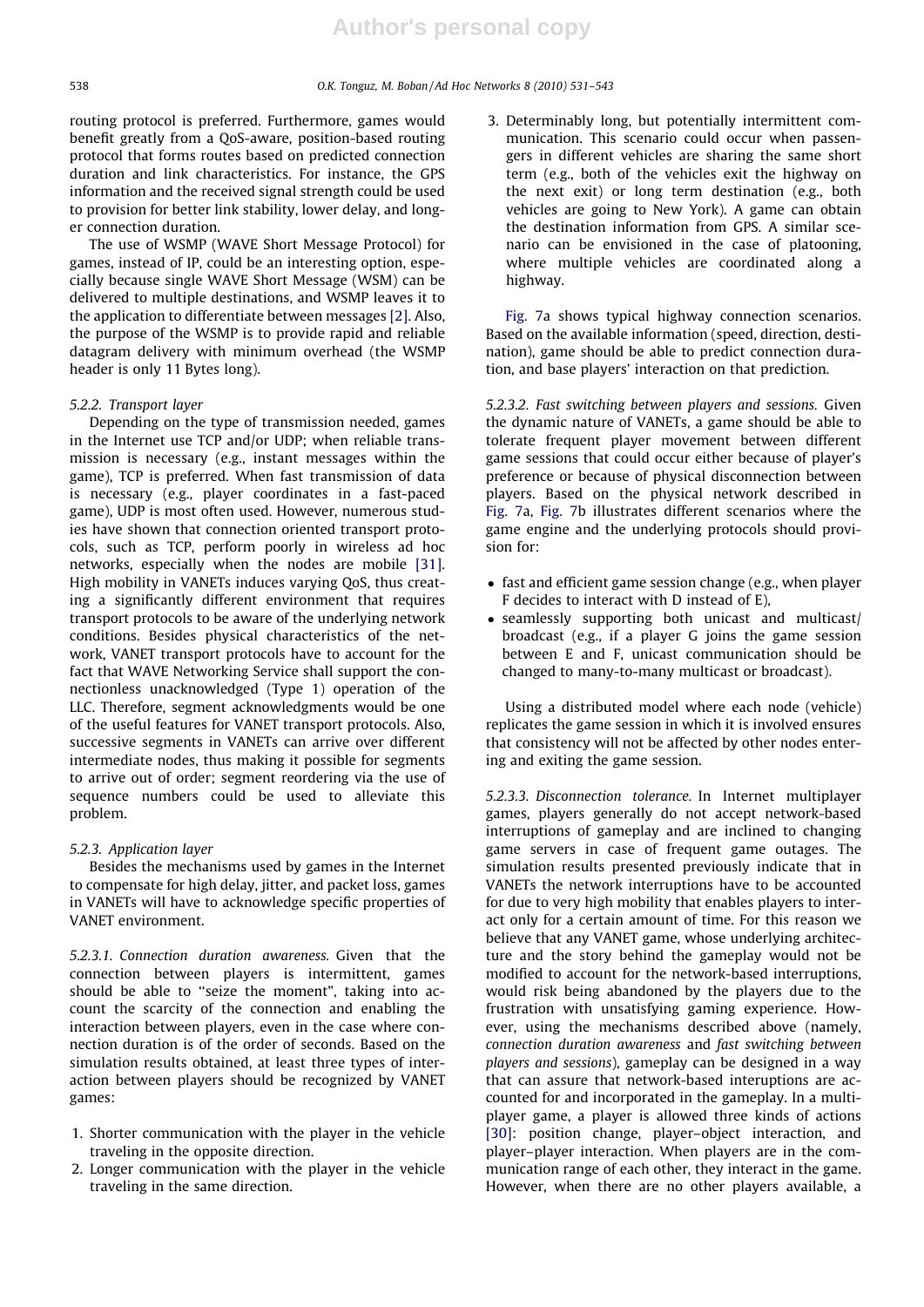O.K. Tonguz, M. Boban / Ad Hoc Networks 8 (2010) 531–543 539



Fig. 7. Different connection duration scenarios and dynamics of player interactions.

player should be able to play by fulfilling other goals in the game (e.g., interacting with objects in the game and moving through the game world). Furthermore, the game has to be able to seamlessly incorporate newly reachable players in the game, without disturbing player's activity in the game.

## 6. VANET multiplayer games – a new paradigm

While playing certain types of ''classic" Internet games over VANETs (ones that do not require overly long game sessions) could be possible, dynamic and interactive nature of VANET environment creates new opportunities for games which are not available in any other environment. Following are some of the characteristics we believe VA-NET games could possess.

## 6.1. Location awareness

Using information from positioning system (e.g., GPS), the game will be able to incorporate physical world in the game state, thus creating a mixed reality experience by utilizing the inherent dynamical properties of driving

to enrich the game, and using the road surroundings to enhance user experience. Furthermore, knowing that all players in a game session are located in a certain geographical area enables new types of interaction between players (e.g., based on the physical distance between players). Brunnberg in [32] created a simple location-aware, mixed reality multiplayer game named The Road Rager, that presented some of the interesting possibilities for multiplayer games in VANET.

## 6.2. Mixed reality potential

Exploiting real world properties in a mobile mixed reality application is usually constrained by the power, storage, and processing limitations. Given the fact that vehicles do not suffer from these limitations, VANET games could be the first commercial mobile applications to implement mixed reality, by linking virtual game world with real world objects. Another practical aspect that limits the implementation of mixed reality applications is the size and weight of the equipment used to merge physical and virtual world. This obstacle does not exist in VANETs either, because equipment can be built in the vehicle, thus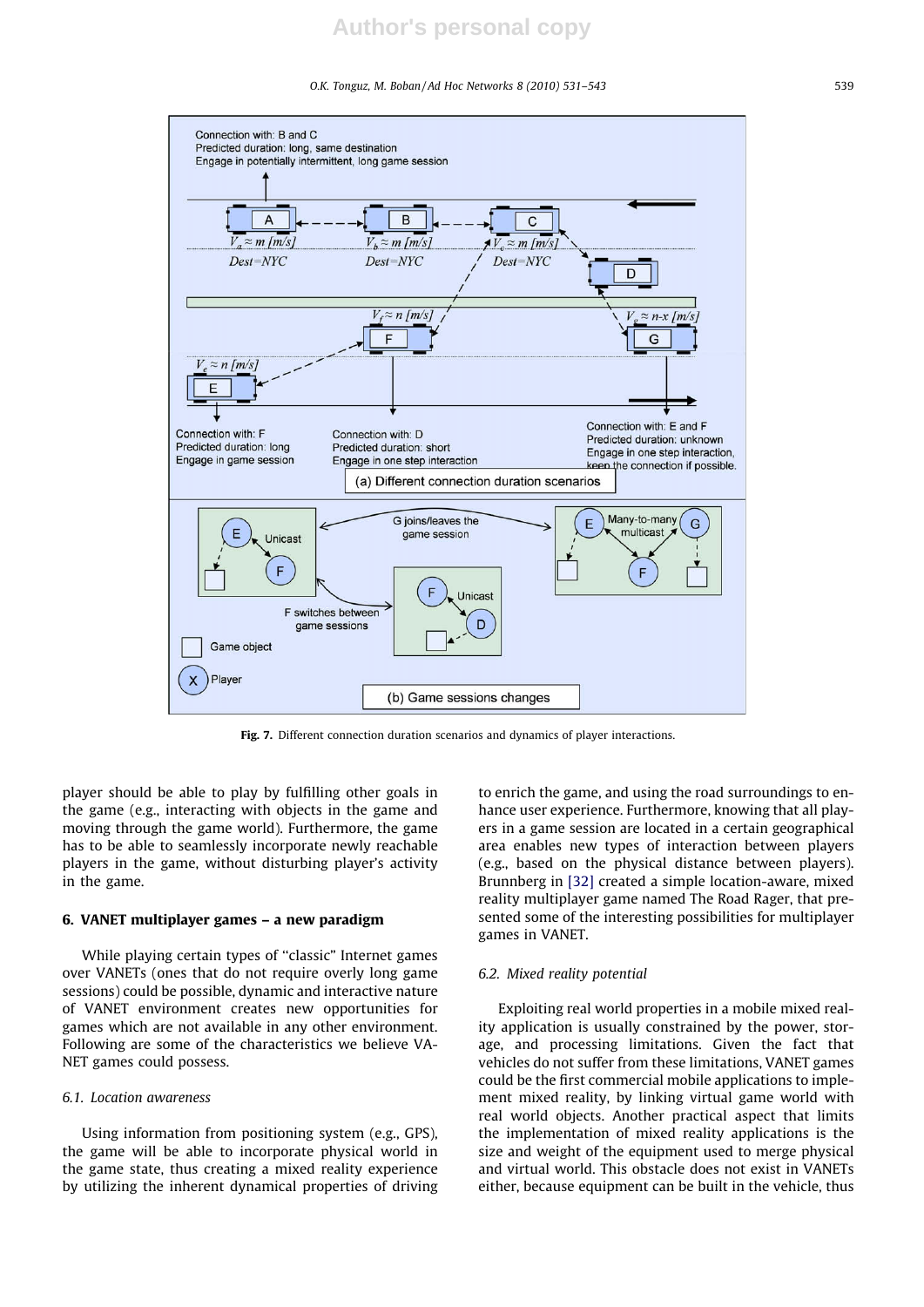allowing for a more pleasurable experience, without the burden of equipment.

#### 6.3. Player-based game content creation

Since virtually the entire road infrastructure can be observed as a game world for VANET games, creating location-based objects for such a vast game world will be time consuming. However, observing recent trends in user-based content creation and distribution, it seems natural to assume that players could be the contributors to the game, by creating game objects for specific physical locations of their interest. Objects could then be obtained from other players during V2V communication, or via Internet – either using in-vehicle Internet access [33], at home [34], or during the V2I communication, whichever is available.

## 6.4. New type of game world

In an Internet multiplayer game (e.g., World of Warcraft, often abbreviated as WoW), the game world consists of immutable landscape information representing the virtual terrain where all objects interact (in case of WoW, several planets), characters controlled by players (in WoW, avatars from 10 different races), mutable and immutable objects (e.g., tools, weapons, food), mutable landscape information (e.g., trees that can be cut down), and nonplayer characters (NPCs) that are controlled by automated algorithms [30] (in WoW, there are three types of NPCs: friendly, hostile and neutral). Information on interaction between all of these objects is stored in the server, in order to ensure game consistency and persistent world. Persistent world is maintained on the server continuously and users connect to it in order to participate in the game. In VANETs, assuming there is no ubiquitous Internet connectivity, this kind of persistent world is not going to be available. Players will be partitioned into geographically bound game sessions where overall game consistency cannot be assured. However, players in VANETs are likely to display locality of interest (due to limited connectivity), and form self-organizing groups based on their location in real (as opposed to virtual) world. Also, since personal vehicles are becoming multimedia environments with large storage and processing capabilities, players will be able to store parts of the geographically bound game world data (immutable landscape information, objects and non-player characters) locally on their devices in vehicles, as part of the client software. On the other hand, game state synchronization data and player interactions could be exchanged in a V2V manner, so the up-to-date game state is available to all of the other players they encounter on the road. Player's character and current game state information (e.g., the remaining power, items that character possesses, player's interactions with nearby non-mutable objects) are only relevant to those players directly communicating with the player, thus consistency only has to be achieved on a game session level. Therefore, the game world in VA-NET games will be distributed over the nodes with the consistency achieved between players communicating directly in a game session.

#### 6.5. Utilizing the existence of Internet connectivity

It is natural to expect that Internet access will be present in majority of vehicles in the relatively near future, either through dedicated infrastructure via Internet connected roadside units (RSUs) [35], or through existing networks (e.g, cellular or WiMax), which already offer commercial solutions for in-vehicle Internet access [36]. In the case of Internet availability, VANET games could be enhanced by maintaining a persistent world on Internet servers, as well as interconnecting players at distant geographical locations, thus significantly increasing the number of reachable players. Furthermore, many of the immanent VANET QoS restrictions would be alleviated. At the same time, even with the full penetration of in-vehicle Internet access, the intrinsic VANET characteristics discussed in this paper (e.g., location awareness, direct physical interaction due to proximity, and mixed reality) are going to be the distinguishing features of VANET games, creating a much more dynamic and interactive gaming environment compared to that available for Internet games.

#### 6.6. Simple VANET multiplayer game example

In this subsection, we will provide a simple example of a VANET game that can be envisioned to possess the characteristics mentioned above. Assume there is a player in the car A that is traveling on an interstate. He has a headmounted display that uses coordinates provided by the on-board GPS system in order to link the real world with the artifacts in the virtual game world. Car A passes by a small forest which triggers the game engine to unveil the non-player character (NPC) which gives the player his quest in the game (Fig. 8a). Player's quest is to discover where a certain treasure is hidden. The player in the car A is joined by another player in the car B that is traveling in the same direction (Fig. 8b). The underlying protocols and game engine use GPS and speedometer data to determine that the cars A and B are traveling at approximately the same speed and the players are offered an option to engage in a longer interaction. At the same time, the game engine runs a game session synchronization in the background. The players exchange voice and chat data, discuss the findings that they have obtained so far, and work together in order to solve a problem of mutual interest. After he gets disconnected from the player in the car B, the player in the car A passes by an old building which triggers the game engine to display several user-created objects around that building (Fig. 8c). The player in the car A obtains an artifact that could be of use to him in the game. Next, the player in the car A approaches another player in the car C that is traveling in the opposite direction (Fig. 8d). The game engine acknowledges that the players can engage in a short interaction and offers players an option to perform one step game artifact exchange, while at the same time synchronizing the game state in the background. Players exchange artifacts and get disconnected. Finally, the player in the car A notices a treasure chest hidden in the castle next to the road and uses the keys he obtained earlier to open it and extract treasure (Fig. 8e). Because he successfully completed the mission, the player is awarded a certain amount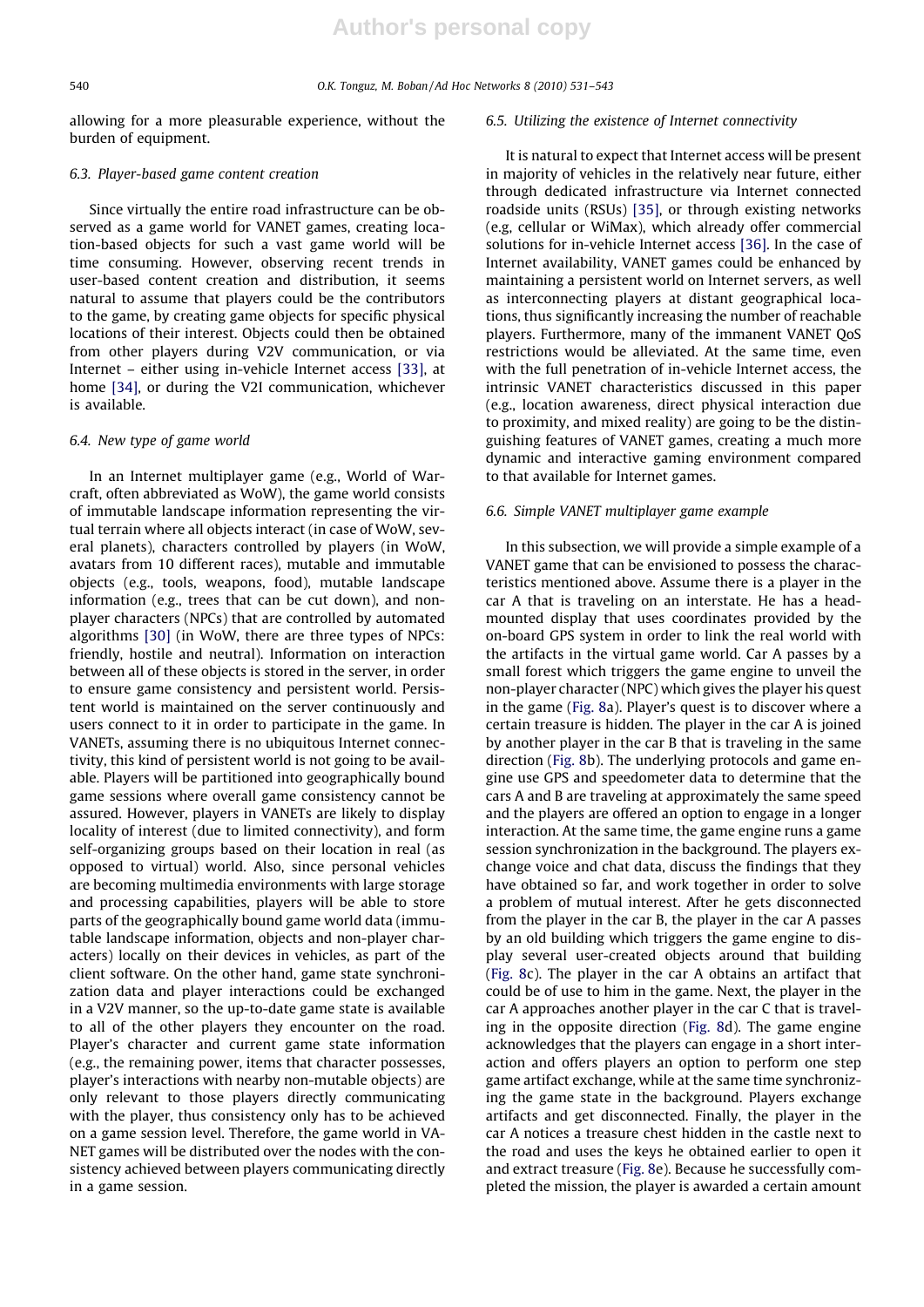## **Author's personal copy**

O.K. Tonguz, M. Boban / Ad Hoc Networks 8 (2010) 531–543 541



Fig. 8. VANET game example.

of points. When he returns home, connects to a hotspot on a gas station, or connects to an Internet-enabled RSU, the game automatically uploads the player's current score to the central server on the Internet, at the same time downloading the newest version of user-created objects and other updates for the game (Fig. 8f).

## 6.7. Traffic safety

In designing a game for a VANET environment, it is of utmost importance to account for the traffic safety hazard, traffic flow, and even fuel consumption issues such application could introduce. For this reason, the success of any VANET game will depend on the ability of enabling gameplay that does not interfere with traffic safety in any way; game designers will have to make maximum effort in designing the games that (a) do not distract the driver (either by excessive noise, movement, or by players requesting the driver to utilize a certain driving style or route), and (b) have no benefit from purposely following a specific route that is beneficial for the player, but could be suboptimal from the traffic flow/fuel consumption standpoint.

#### 7. Potential stakeholders

The DSRC radio equipment will most likely be installed in the majority of personal vehicles. However, it will only provide for the connectivity, not specifying the equipment used to present the data to driver and passengers. We envision that, besides the pre-installed on-board devices in vehicles, a plethora of different devices will be able to connect to the DSRC equipment using wired (e.g., Ethernet) or wireless (e.g., Bluetooth, in-vehicle WiFi, infrared, etc.) interfaces, in order to run different, non-safety applications. Therefore, from a business perspective it will be of utmost importance for VANET game designers to account for cross-platform operability, by designing games that can be played on different devices and platforms (e.g., notebooks with different operating systems, Personal Digital Assistants, game consoles, iPhone, GPS devices, just to name a few).

Besides the obvious stakeholders in the game business, the game development companies, there are several other potentially interested parties:

 Manufacturers of automotive navigation systems could increase the value of their products by implementing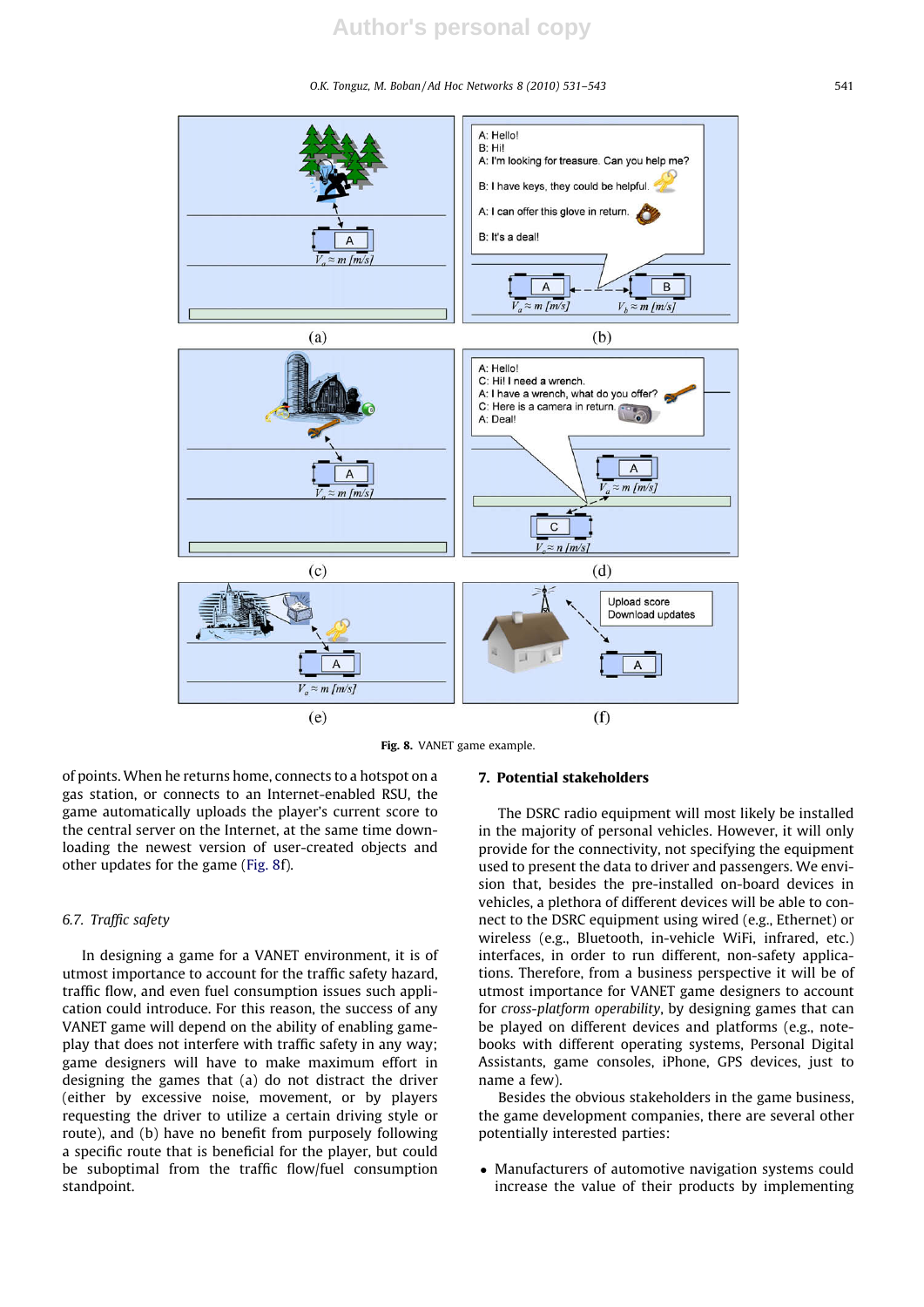the support for VANET games, especially since VANET games could benefit greatly from positioning systems by allowing for a more interactive location-based gameplay.

- Game console makers could expand their business into a potentially large new market.
- Personal vehicle manufacturers could benefit from offering value-added entertainment service in their vehicles.
- Various businesses next to the road (e.g., gas stations, food franchises, clothing stores) could use location aware games to advertise their business and products directly to the passengers in cars, when the vehicles are approaching their location.

## 8. Conclusion

In his seminal paper published in 1991 [37], MarkWeiser envisioned that pervasive computing will become an integral part of our lives and devices will be seemingly integrated around us allowing for an experience diametrically opposite to virtual reality – technology enhanced real world. In this paper, following Weiser's pervasive computing vision, we propose a paradigm shift in multiplayer gaming from a computer-generated, virtual reality surroundings, to a real world, mixed reality environment, that offers players the richness of technology support that is available in games today, combined with the real world experience that is inherent in a moving vehicle.

To that end, we have analyzed the empirical data on travel, occupants in vehicle and interstate traffic volume, to shed some light on possible game audience, real world connectivity, and connection duration between vehicles on US roads. Based on the analysis of empirical data, we performed simulations to determine the QoS characteristics of VANETs that are most important for games. We then identified the key technical challenges in enabling games over VANETs. Recognizing the challenges and opportunities the VANET environment implies for games, we have proposed a new paradigm for games in VANETs, one that adapts to the specific environment's constraints and makes use of its inherent dynamic characteristics.

#### Acknowledgment

This research was in part funded by the National Foundation for Science, Higher Education and Technological Development of the Republic of Croatia, under Project 03.01/34.

#### References

- [1] S. Benford, A. Crabtree, M. Flintham, A. Drozd, R. Anastasi, M. Paxton, N. Tandavanitj, M. Adams, J. Row-Farr, Can you see me now?, ACM Transactions on Computer–Human Interaction 13 (1) (2006) 100– 133.
- [2] IEEE Trial-Use Standard for Wireless Access in Vehicular Environments (WAVE) – Networking Services, IEEE Std 1609.3- 2007, April 2007, pp. c1–c87.
- [3] IEEE Trial-Use Standard for Wireless Access in Vehicular Environments (WAVE) – Multi-channel Operation, IEEE Std 1609.4- 2006, 2006, pp. c1–c74.
- [4] NHTS 2001 Highlights Report, BTS03-05. U.S. Department of Transportation, Bureau of Transportation Statistics, 2003.
- [5] Highway Statistics, U.S. Department of Transportation, Federal Highway Administration, 2006.
- [6] Essential Facts about the Computer and Video Game Industry: 2008 Sales, Demographic and Usage Data, Entertainment Software Association, 2008.
- [7] Videogame Hardware and Software up 18 Percent in October 2008 (online). <http://www.reuters.com/article/technologyNews/ idUSTRE4AD0MS20081114>.
- [8] Y. Cheng, T. Robertazzi, Critical connectivity phenomena in multihop radio models, IEEE Transactions on Communications 37 (7) (1989) 70–777.
- [9] N. Wisitpongphan, F. Bai, P. Mudalige, V. Sadekar, O. Tonguz, Routing in sparse vehicular ad hoc wireless networks, IEEE Journal on Selected Areas in Communications 25 (8) (2007) 1538–1556.
- [10] Route Log and Finder List, U.S. Department of Transportation, Federal Highway Administration, November 2002.
- [11] AAROADS Interstate Guide (Online). <http://www.interstateguide.com/>.
- [12] J. Färber, Traffic modelling for fast action network games, Multimedia Tools and Applications 23 (1) (2004) 31–46.
- [13] J. Lakkakorpia, A. Heinerb, J. Ruutuc, Measurement and characterization of internet gaming traffic, Research Seminar on Networking, Helsinki University of Technology, Networking Laboratory, 2002.
- [14] W.C. Feng, F. Chang, W.C. Feng, J. Walpole, A traffic characterization of popular on-line games, IEEE/ACM Transactions on Networking 13 (3) (2005) 488–500.
- [15] P. Gupta, P. Kumar, The capacity of wireless networks, IEEE Transactions on Information Theory 46 (2) (2000) 388–404.
- [16] P. Liu, Rear-seat multiplayer gaming using peer-to-peer car communication networks, Master's thesis, University of Dublin, 2007.
- [17] A. Byrne, Suitability analysis of routing protocols in vehicular ad hoc networks for distributed multimedia applications, Master's thesis, University of Dublin, 2008.
- [18] C. Lochert, H. Hartenstein, J. Tian, H. Fussler, D. Hermann, M. Mauve, A routing strategy for vehicular ad hoc networks in city environments, in: Proceedings of the IEEE Intelligent Vehicles Symposium, 2003, pp. 156–161.
- [19] V. Naumov, R. Baumann, T. Gross, An evaluation of inter-vehicle ad hoc networks based on realistic vehicular traces, in: MobiHoc '06: Proceedings of the 7th ACM International Symposium on Mobile Ad Hoc Networking and Computing, ACM, New York, NY, USA, 2006, pp. 108–119.
- [20] M. Boban, G. Misek, O. Tonguz, What is the best achievable QoS for unicast routing in VANETs? in: The 3rd IEEE Workshop on Automotive Networking and Applications, New Orleans, LA, USA, 30 November–4 December, 2008, pp. 1–10.
- [21] R. Barr, Z.J. Haas, R. van Renesse, JiST: an efficient approach to simulation using virtual machines, Software Practice and Experience 35 (6) (2005) 539–576.
- [22] D.R. Choffnes, F.E. Bustamante, An integrated mobility and traffic model for vehicular wireless networks, in: VANET '05: Proceedings of the 2nd ACM International Workshop on Vehicular Ad Hoc Networks, ACM, New York, NY, USA, 2005, pp. 69–78.
- [23] U.S. census bureau TIGER system database (online). <http:// www.census.gov/geo/www/tiger>.
- [24] R.W. Rothery, Car following models, Trac Flow Theory (1992).
- [25] Standard Specification for Telecommunications and Information Exchange Between Roadside and Vehicle Systems – 5 GHz Band Dedicated Short Range Communications (DSRC) Medium Access Control (MAC) and Physical Layer (PHY) Specifications, ASTM E2213- 03, September 2003.
- [26] Vehicle Safety Communications Project, Final Report, U.S. Department of Transportation, NHTSA, Crash Avoidance Metrics Partnership, Tech. Rep. DOT HS 810 591, 2006.
- [27] J.S. Davis, J.P.M.G. Linnartz, Vehicle to vehicle RF propagation measurements, in: Twenty-eighth Asilomar Conference on Signals, Systems, and Computers, vol. 1, October 1994.
- [28] K.M. Kockelman, Modeling traffics flow-density relation: accommodation of multiple flow regimes and traveler types, Transportation 28 (2001) 363–374.
- [29] M. Dick, O. Wellnitz, L. Wolf, Analysis of factors affecting players' performance and perception in multiplayer games, in: NetGames '05: Proceedings of 4th ACM SIGCOMM Workshop on Network and System Support for Games, ACM, New York, NY, USA, 2005, pp. 1–7.